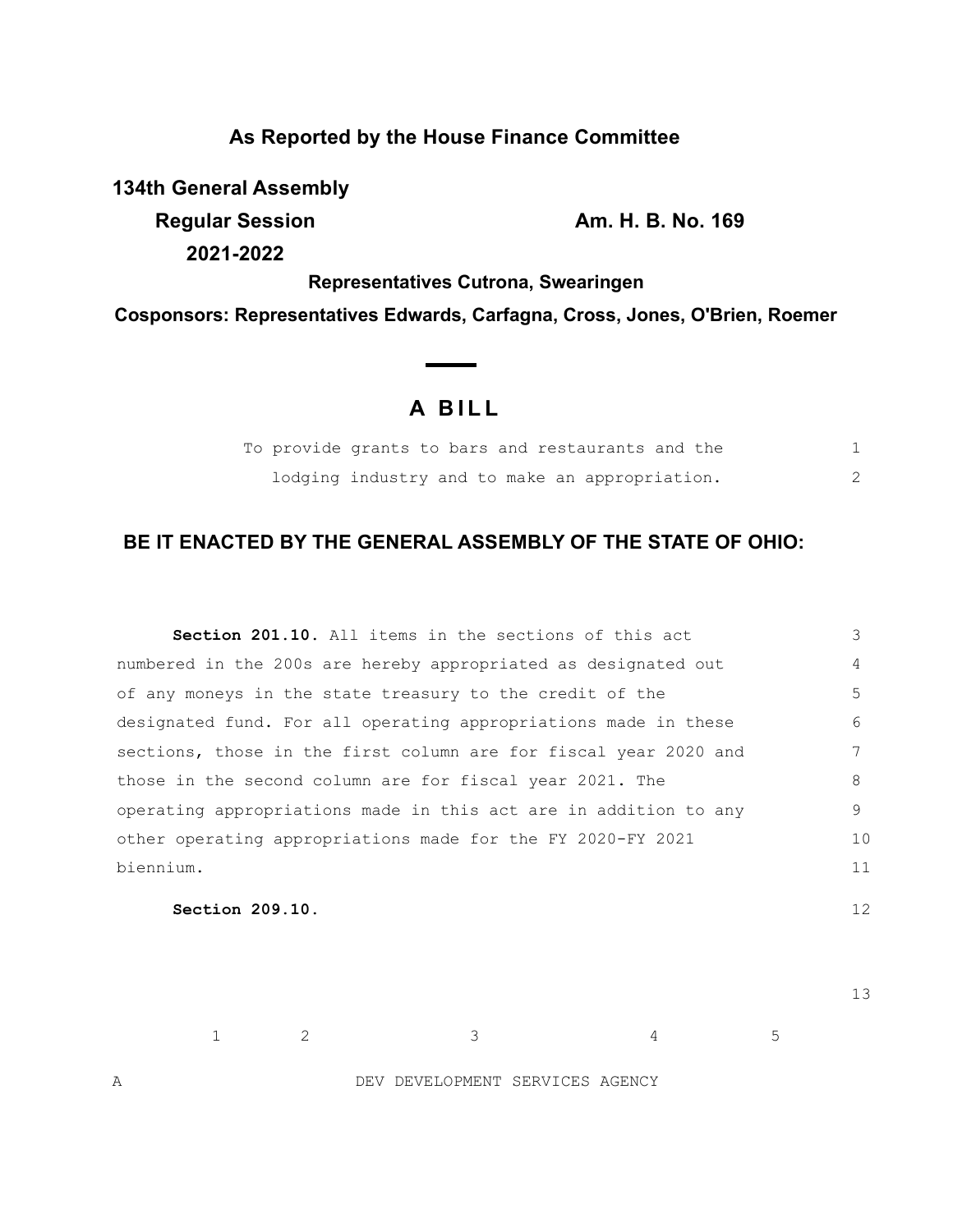| B                                                                     | Dedicated Purpose Fund Group                                |        |                                                  |       |                   |    |  |  |  |
|-----------------------------------------------------------------------|-------------------------------------------------------------|--------|--------------------------------------------------|-------|-------------------|----|--|--|--|
| $\mathcal{C}$                                                         | 5CV1                                                        | 195561 | Bar and Restaurant                               |       | \$0 \$100,000,000 |    |  |  |  |
|                                                                       |                                                             |        | Assistance                                       |       |                   |    |  |  |  |
| D                                                                     | 5CV1                                                        | 195562 | Lodging Industry Grants                          | \$0   | \$25,000,000      |    |  |  |  |
| E                                                                     | 5CV1                                                        | 195631 | Coronavirus Relief -                             | \$0\$ | \$10,000,000      |    |  |  |  |
|                                                                       |                                                             |        | Small Business Grant                             |       |                   |    |  |  |  |
| $\mathbf F$                                                           | \$0 \$135,000,000<br>TOTAL DPF Dedicated Purpose Fund Group |        |                                                  |       |                   |    |  |  |  |
| G                                                                     | \$0 \$135,000,000<br>TOTAL ALL BUDGET FUND GROUPS           |        |                                                  |       |                   |    |  |  |  |
| BAR AND RESTAURANT ASSISTANCE                                         |                                                             |        |                                                  |       |                   |    |  |  |  |
|                                                                       |                                                             |        | The foregoing appropriation item 195561, Bar and |       |                   | 15 |  |  |  |
| Restaurant Assistance, shall be used by the Development Services      |                                                             |        |                                                  |       |                   |    |  |  |  |
| Agency to provide grants to bars and restaurants that have been       |                                                             |        |                                                  |       |                   |    |  |  |  |
| impacted by the COVID-19 pandemic. Grants shall be awarded in         |                                                             |        |                                                  |       |                   |    |  |  |  |
| amounts of $$10,000$ , $$20,000$ , and $$30,000$ and shall be awarded |                                                             |        |                                                  |       |                   |    |  |  |  |
| based on factors such as demonstrated loss of revenue and the         |                                                             |        |                                                  |       |                   |    |  |  |  |

LODGING INDUSTRY GRANTS

The foregoing appropriation item 195562, Lodging Industry Grants, shall be used by the Development Services Agency to provide grants for lodging industry businesses impacted by the COVID-19 pandemic. Grants shall be awarded in amounts of \$10,000, \$20,000, and \$30,000 and shall be awarded based on factors such as a demonstrated loss of revenue and occupancy rates. 23 24 25 26 27 28 29

CORONAVIRUS RELIEF - SMALL BUSINESS GRANT

number of employees eligible bars and restaurants employ.

21

22

30